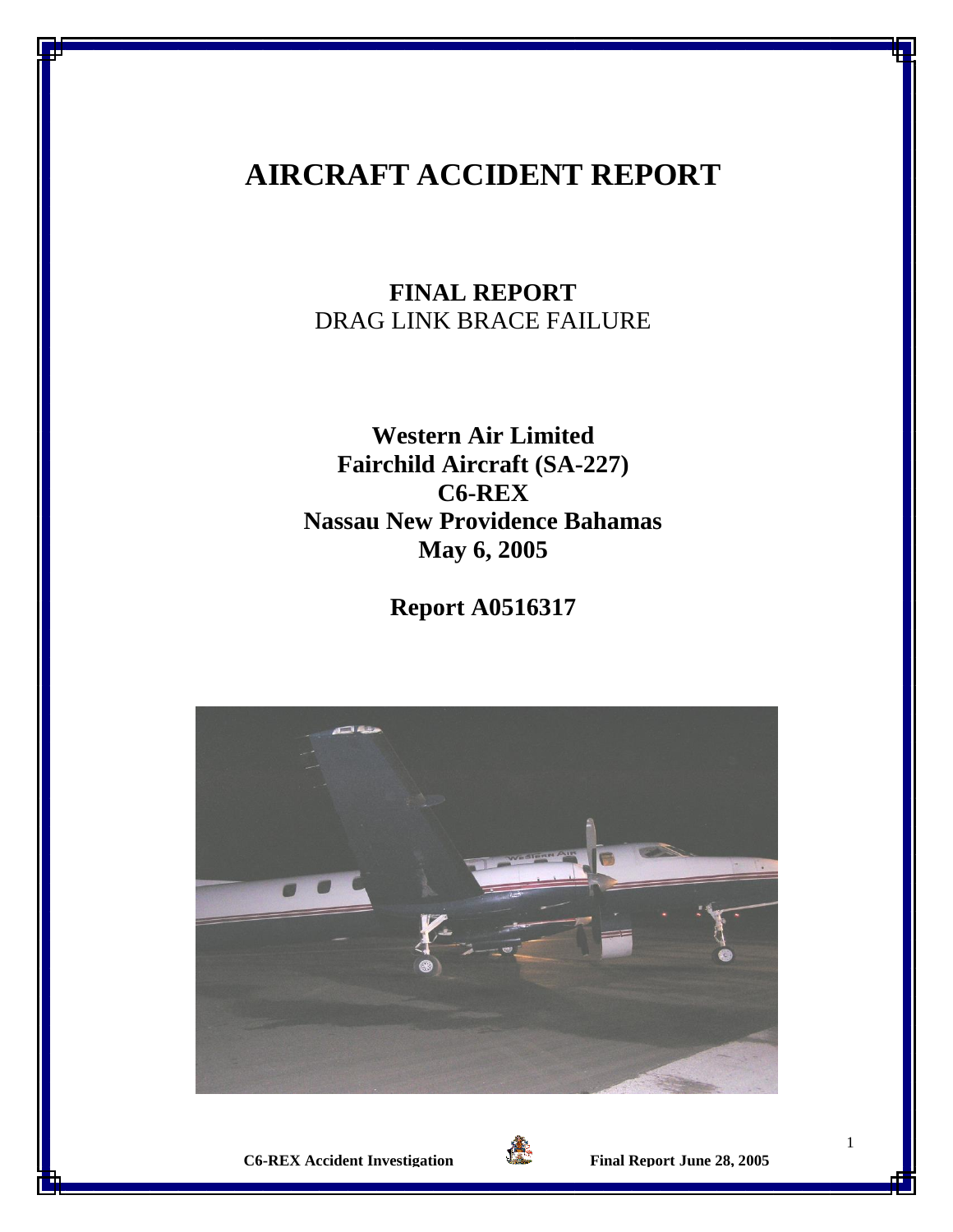

# **AIRCRAFT ACCIDENT REPORT DRAG LINK BRACE FAILURE**

**REPORT No. A0516317**

# **WESTERN AIR LIMITED**

**FAIRCHILD AIRCRAFT (SA-227) C6-REX**

**Nassau New Providence, Bahamas May 6, 2005**



2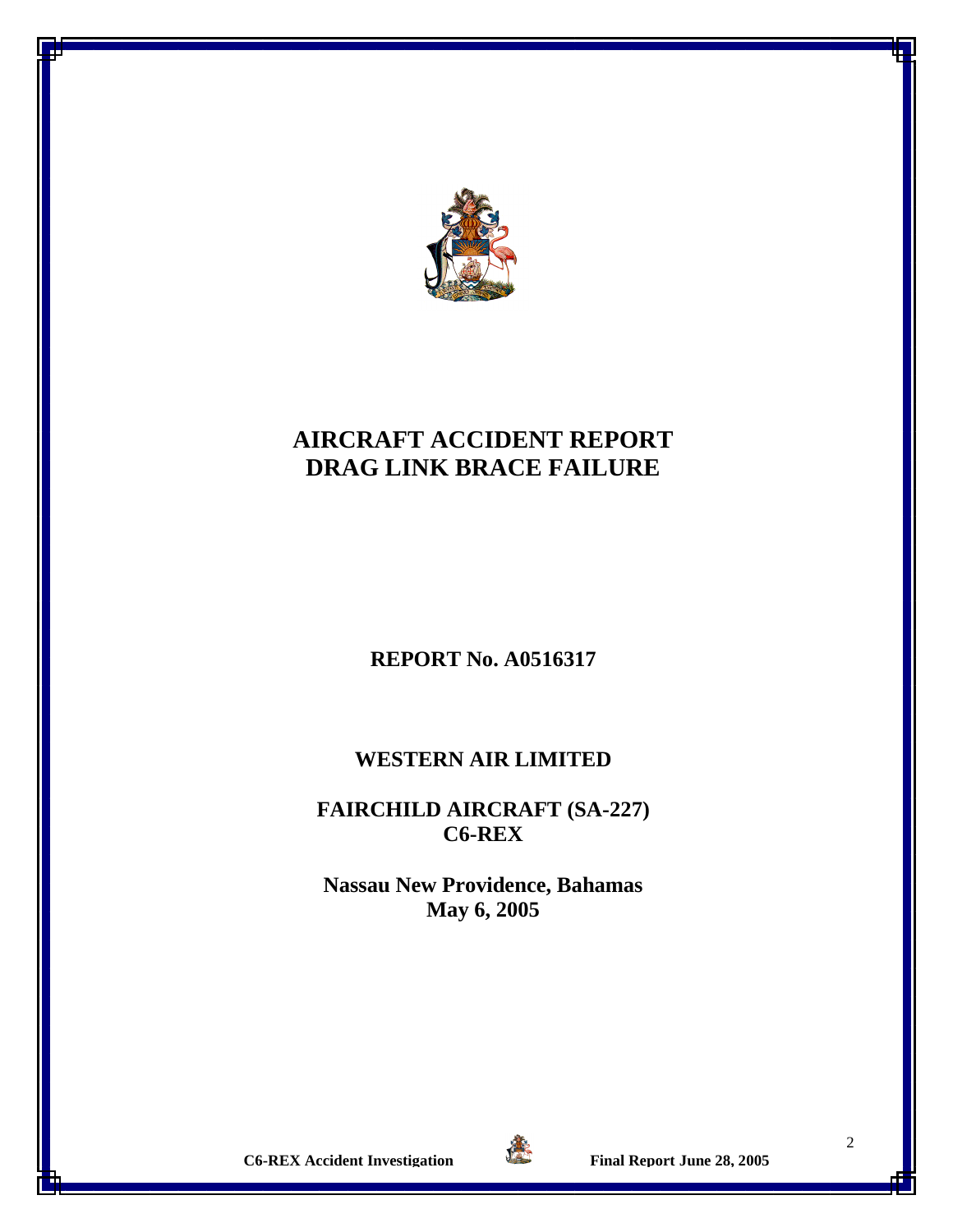# **Flight Standards Inspectorate Bahamas Department of Civil Aviation**

# **TABLE OF CONTENTS**

| <b>Cover Note</b>    |                                                | $\overline{\mathbf{4}}$<br>5/6 |  |
|----------------------|------------------------------------------------|--------------------------------|--|
| <b>Sample Photos</b> |                                                |                                |  |
|                      |                                                |                                |  |
| <b>Section A.</b>    | <b>Abbreviations and Terminology</b>           | 7                              |  |
| В.                   | <b>Basic Information</b>                       | 8                              |  |
| C.                   | <b>Synopsis</b>                                | 9                              |  |
| <b>Section 1.0</b>   | <b>FACTUAL INFORMATION</b>                     |                                |  |
| 1.1                  | <b>History of the Flight</b>                   | 9                              |  |
| 1.2                  | Injuries to persons                            | 9                              |  |
| 1.3                  | Damage to aircraft                             | 9                              |  |
| 1.4                  | <b>Other Damage</b>                            | 10                             |  |
| 1.5                  | <b>Personnel information</b>                   |                                |  |
|                      | 1.5.1<br>Captain                               | 10                             |  |
|                      | 1.5.2<br><b>First Officer</b>                  | 10                             |  |
| 1.6                  | <b>Aircraft information</b>                    | 10                             |  |
| 1.7                  | <b>Meteorological Information</b>              | 11                             |  |
| 1.8                  | <b>Aids to Navigation</b>                      | 11                             |  |
| 1.9                  | <b>Communications</b>                          | 11                             |  |
| 1.10                 | <b>Aircraft Load</b>                           | 12                             |  |
| 1.11                 | <b>Cockpit Voice Recorders</b>                 | 12                             |  |
| 1.12                 | <b>Wreckage and Impact Information</b>         | 12                             |  |
| 1.13                 | <b>Medical and Pathological</b>                | 12                             |  |
| 1.14                 | <b>Fire</b>                                    | 12                             |  |
| 1.15                 | <b>Survival Aspect</b>                         | 13                             |  |
| 1.16                 | <b>Tests and Research</b>                      | 13                             |  |
| 1.17                 | <b>Organization and Management Information</b> | 13                             |  |
| 1.18                 | <b>Pilot Statement</b>                         | 13                             |  |
|                      |                                                |                                |  |
| <b>Section 2.0</b>   | <b>ANALYSIS</b>                                |                                |  |
|                      | <b>General</b><br>$2.1\,$                      | 13                             |  |
|                      |                                                |                                |  |
| <b>Section 3.0</b>   | <b>CONCLUSIONS</b>                             |                                |  |
|                      | 3.1<br><b>Findings</b>                         | 14                             |  |
|                      | 3.2<br><b>Probable Cause</b>                   | 15                             |  |
|                      |                                                |                                |  |
| <b>Section 4.0</b>   | <b>SAFETY RECOMMENDATIONS</b>                  | 16                             |  |
|                      |                                                |                                |  |
| <b>Section 5.0</b>   | <b>Definitions</b>                             | 16                             |  |

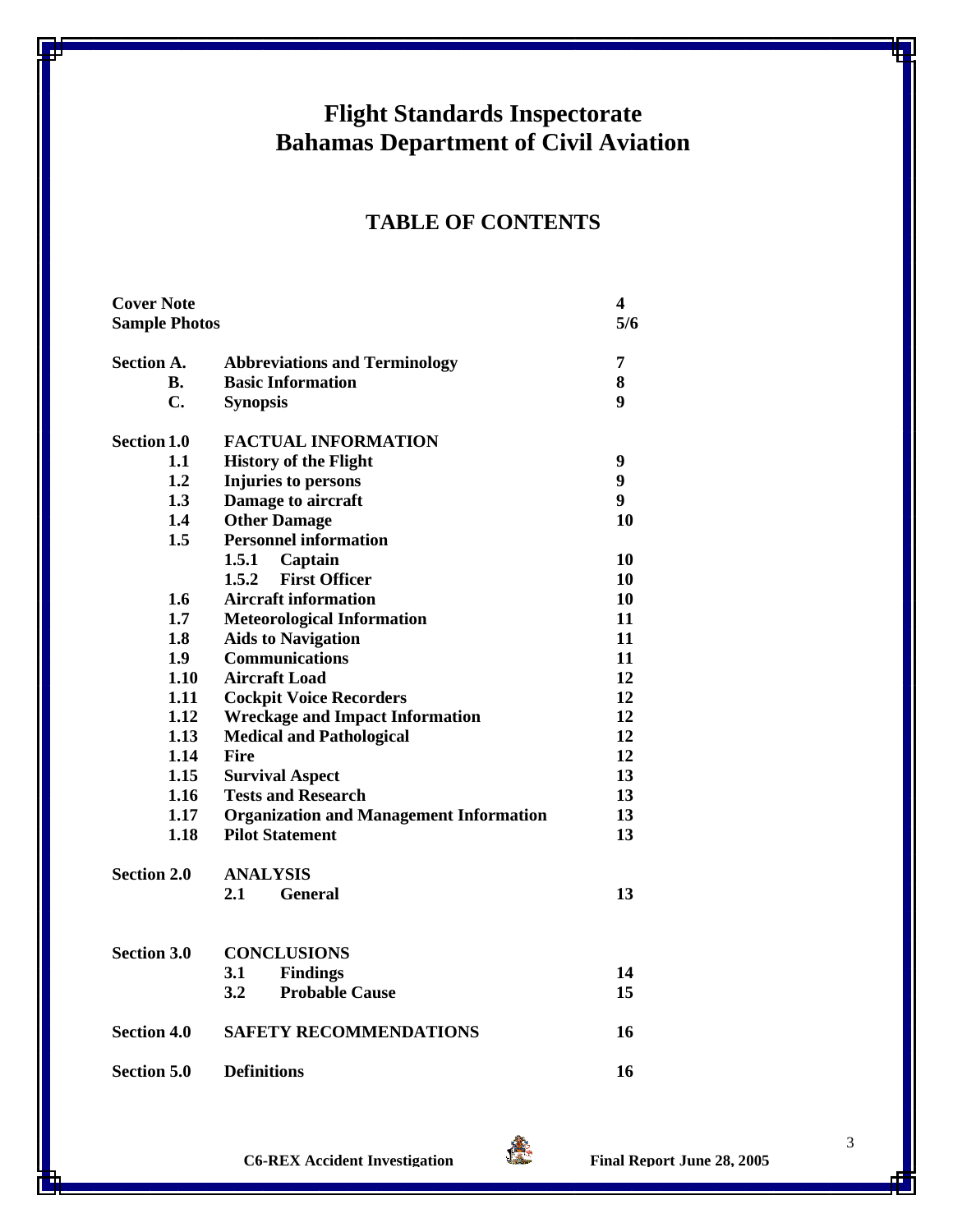Mrs. Glennys Hanna-Martin Minister of Transportation

Mr. Cyril Saunders Director of Civil Aviation

Captain Patrick Rolle Manager of Flight Standards Inspectorate

The attached report summarizes an investigation made into the circumstances of an accident involving Fairchild Aircraft (SA-227), registration C6-REX that had an accident in Andros and subsequently at Nassau Int'l Airport on May 6, 2005. In that accident, aircraft had a gear collapse and propeller strike in Andros, became airborne again and had a gear collapse in Nassau.

This report is submitted pursuant to Schedule 19.001(a) of the Bahamas Aviation Safety Regulation (BASR 2001) and in accordance with Annex 13 to the Convention on International Civil Aviation (ICAO).

> Philip Romer Aviation Safety Inspector Investigator in Charge Flight Standards Inspectorate Department of Civil Aviation (Bahamas)

June 28, 2005

#### **APPROVED FOR RELEASE AS A PUBLIC DOCUMENT**

*In accordance with Annex 13 to the Convention on International Civil Aviation (ICAO), and Schedule 19 of the Bahamas Aviation Safety Regulations (BASR April 17, 2001) it is not the purpose of aircraft accident investigation to apportion blame or liability. The sole objective of the investigation and the Final Report is the prevention of accidents and incidents.*

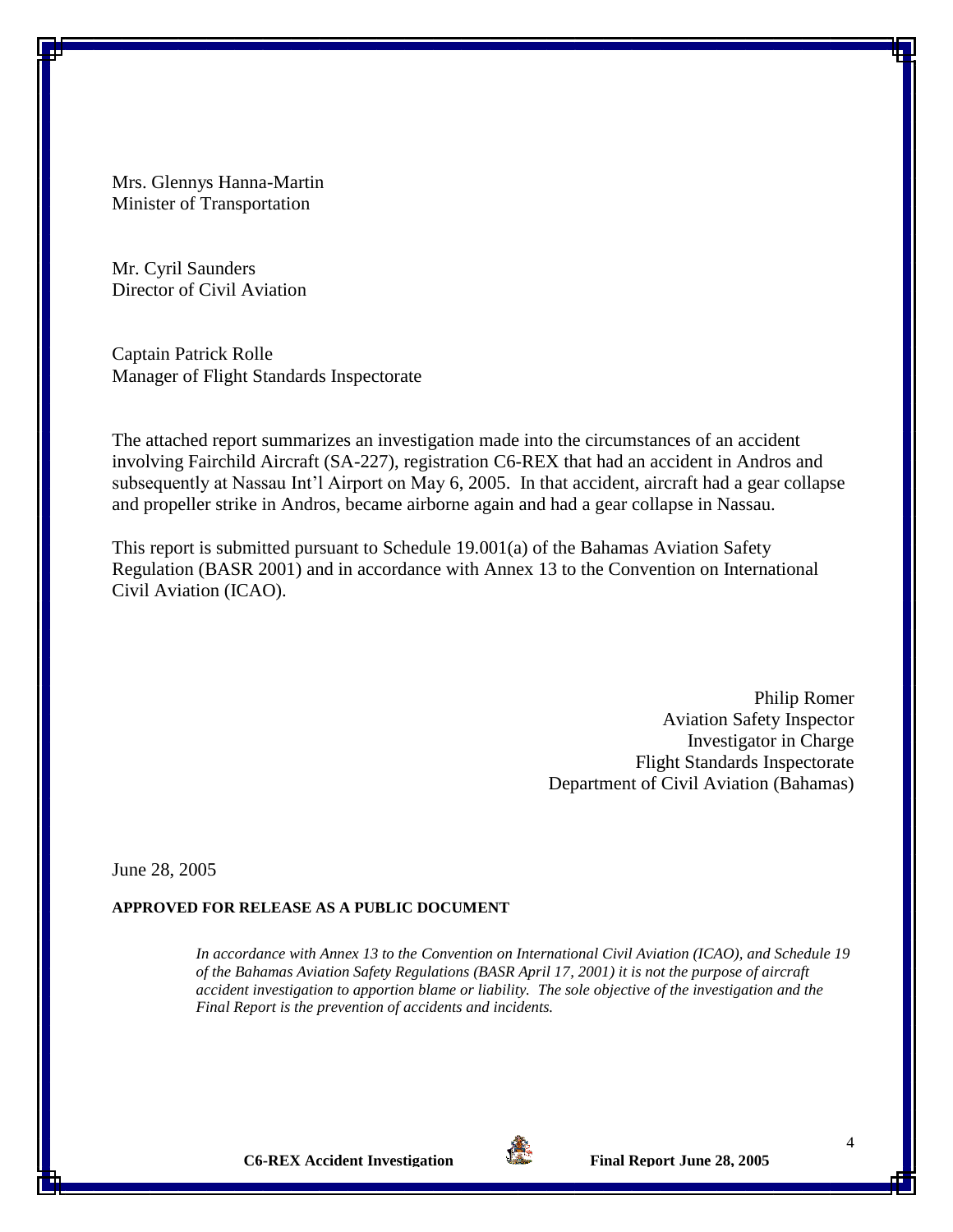







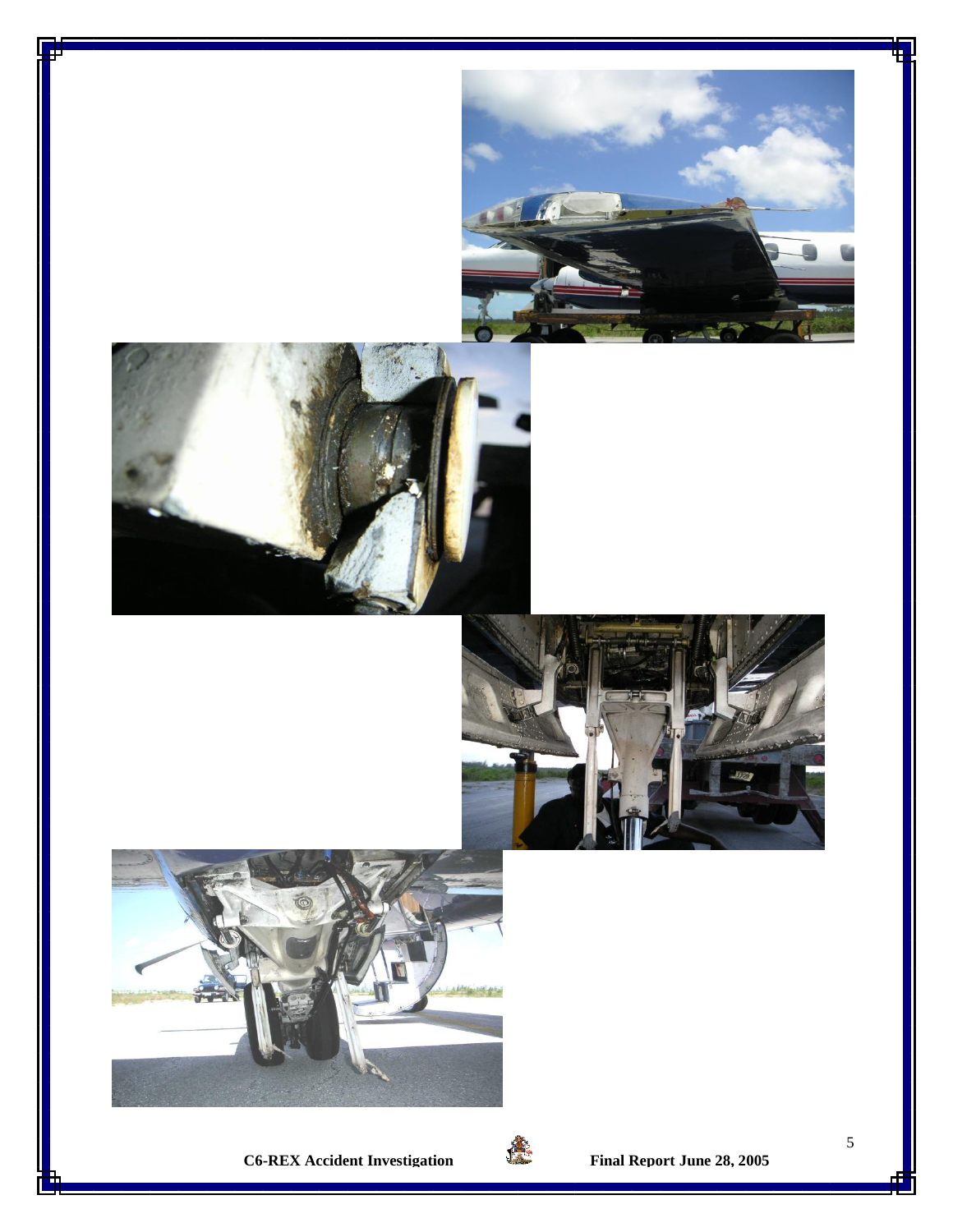







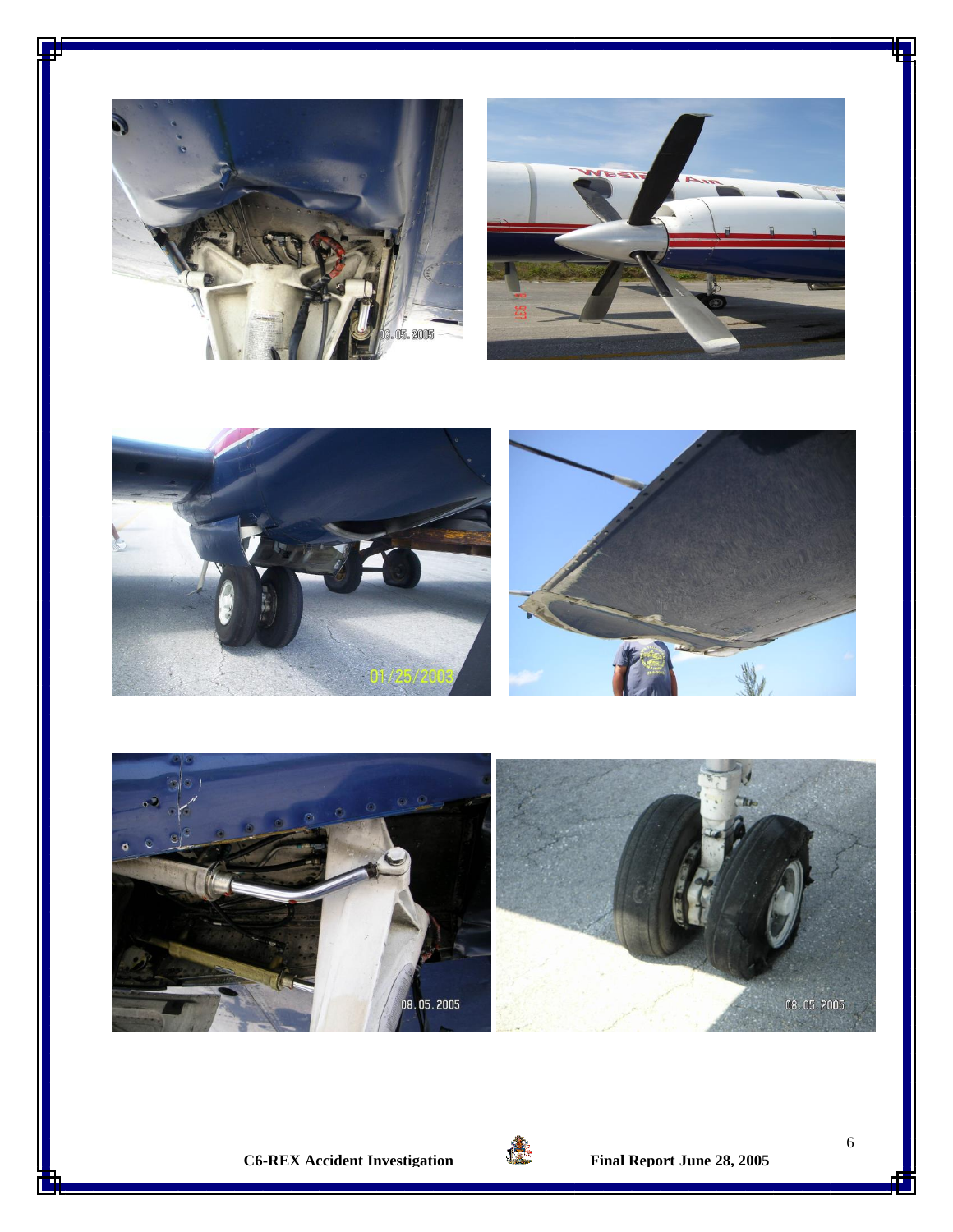| <b>Section 1</b> | Abbreviations and Terminology used in this report.                            |
|------------------|-------------------------------------------------------------------------------|
| <b>ADDS</b>      | Aviation Digital Data Service - Report furnished by Meteorological Department |
| <b>BASR</b>      | Bahamas Aviation Safety Regulations (April 17, 2001)                          |
| <b>BDCA</b>      | Bahamas Department of Civil Aviation                                          |
| $C$ of $A$       | <b>Certificate of Airworthiness</b>                                           |
| $C$ of $R$       | Certificate of Registration                                                   |
| CAD              | Civil Aviation Department                                                     |
| <b>CFR</b>       | Code of Federal Regulations                                                   |
| CG               | Center of Gravity                                                             |
| <b>DCA</b>       | Director of Civil Aviation                                                    |
| <b>EDT</b>       | Eastern Daylight Time (+5 hours to convert to UTC or Zulu time)               |
| <b>FAA</b>       | <b>Federal Aviation Administration</b>                                        |
| <b>FSI</b>       | <b>Flight Standards Inspectorate</b>                                          |
| <b>ICAO</b>      | <b>International Civil Aviation Organization</b>                              |
| <b>IFO</b>       | International Field Office (FAA)                                              |
| <b>IFR</b>       | <b>Instrument Flight Rules</b>                                                |
| <b>IMC</b>       | <b>Instrument Meteorological Condition</b>                                    |
| <b>MEL</b>       | Minimum Equipment List                                                        |
| <b>METAR</b>     | Meteorological Aerodrome Report                                               |
| NM or nm         | <b>Nautical Miles</b>                                                         |
| <b>NTSB</b>      | <b>National Transportation Safety Board</b>                                   |
| <b>USA</b>       | United States of America                                                      |
| <b>VFR</b>       | <b>Visual Flight Rules</b>                                                    |
| <b>VMC</b>       | <b>Visual Meteorological Conditions</b>                                       |
| Zulu or UTC      | Universal Coordinated Time also termed Zulu time or Z                         |

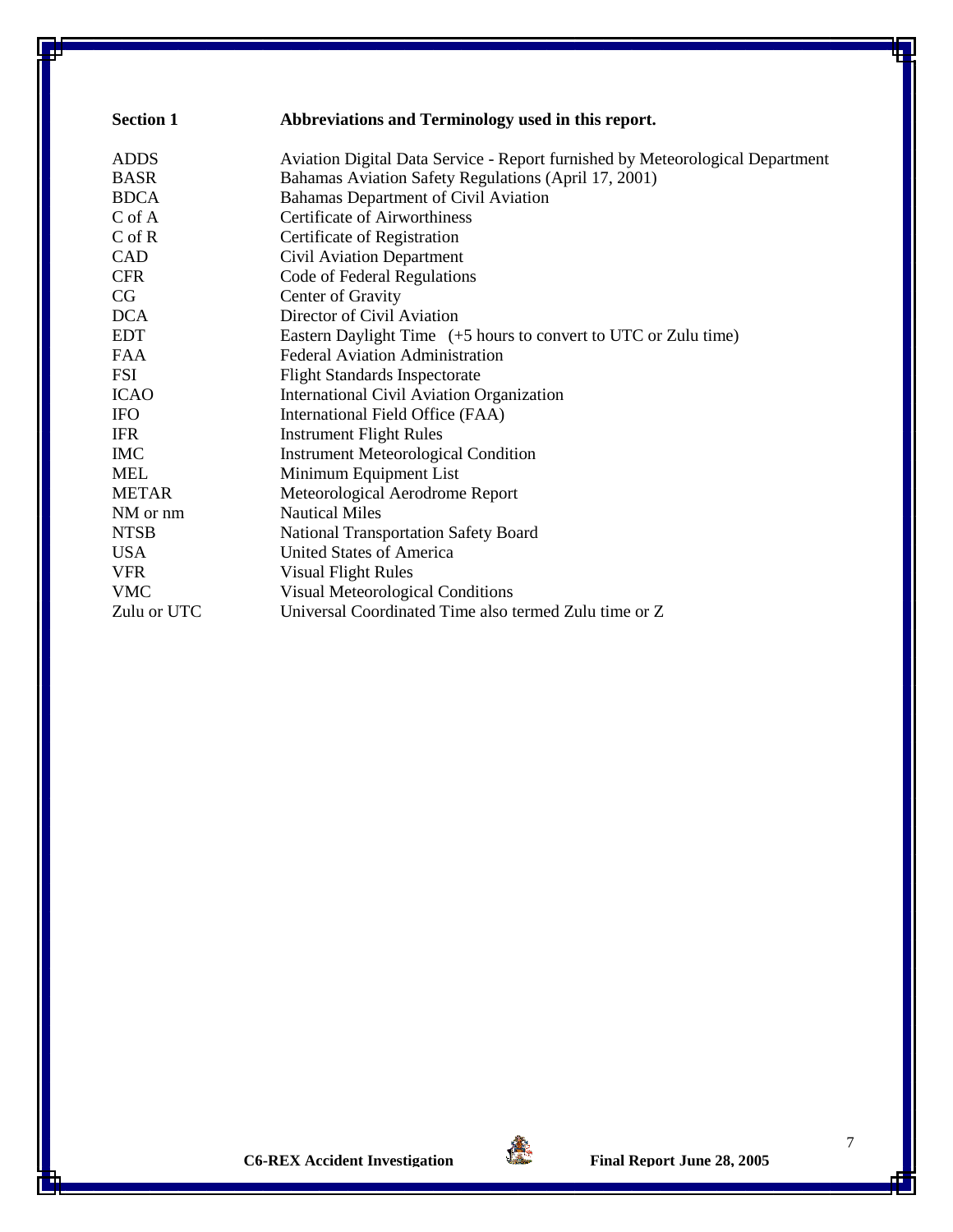FLIGHT STANDARDS INSPECTORATE CIVIL AVIATION DEPARTMENT (Bahamas)

# **AIRCRAFT ACCIDENT REPORT DRAG LINK BRACE FAILURE**

# **REPORT No. A0516317 WESTERN AIR LIMITED FAIRCHILD AIRCRAFT (SA-227) C6-REX**

# **Nassau New Providence, Bahamas May 6, 2005**

#### **A. BASIC INFORMATION**

| <b>Operator:</b>                | Western Air Limited                          |
|---------------------------------|----------------------------------------------|
| <b>Manufacturer:</b>            | Fairchild Aircraft                           |
| <b>Model:</b>                   | SA-227                                       |
| <b>Registration:</b>            | C6-REX (Bahamian)                            |
| <b>Place of Accident:</b>       | San Andros and Nassau Bahamas                |
| <b>Date of Accident:</b>        | May 6, 2005                                  |
| <b>Investigating Authority:</b> | <b>Flight Standards Inspectorate</b>         |
| <b>Investigator in Charge:</b>  | <b>Philip Romer</b>                          |
| <b>Notification:</b>            | Director of Civil Aviation                   |
| <b>Releasing Authority:</b>     | <b>Flight Standards Inspectorate</b>         |
| <b>Date or Final Report:</b>    | <b>June 28, 2005</b>                         |
| <b>Releasing Authority:</b>     | Director - Bahamas Civil Aviation Department |

**C6-REX Accident Investigation Final Report June 28, 2005**

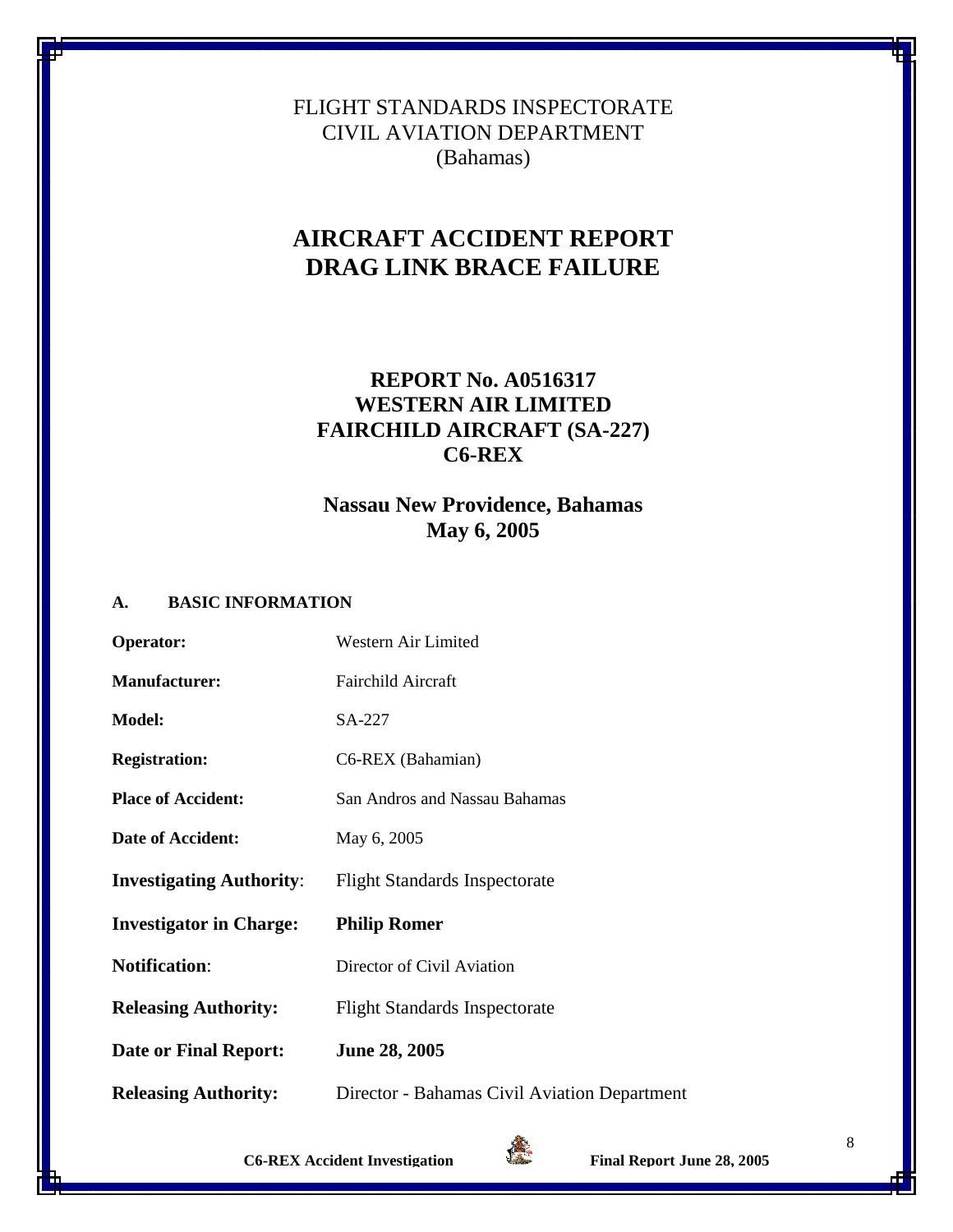#### **B. SYNOPSIS:**

The occurrence of this accident was notified to the Flight Standards Inspectorate by the Nassau Control Tower. On May 6, 2005, at approximately 1900 hours a Metroliner SA-227, twin engine, turboprop airplane, C6-REX, owned and operated by Western Air Limited on a commercial flight from Nassau to San Andros developed technical problems upon landing in San Andros. The aircraft touched down, left main gear collapsed, propeller struck the runway surface and the pilots were able to takeoff again and flew the aircraft back to Nassau Int'l Airport where the accident occurred.

There were 19 passengers and 2 crew members on board. There were no reported injuries to passengers or crew. The aircraft sustained damages to the left main landing gear, propeller and wingtip. In addition, both wheel assemblies on the right main landing gear were also damaged.

The Pilot in Command held an Airline Transport Pilot License with an SA-227 type rating and the First Officer held an Airline Transport License with an SA-227 second in command rating. Both crews were certificated by the Republic of Argentina and their licenses were validated by the Bahamas Civil Aviation Department. No serious injuries or fatalities were reported.

The weather conditions in the vicinity of The Nassau International Airport between 1700 UTC and 2300 UTC 6<sup>th</sup> May, 2005 had winds at 280 degrees at 9 knots, temperature at 32 degrees Celsius with a dew point at 18 degree Celsius and a barometric pressure at 29.98 inches of mercury. The official sunset was at 7:43pm.

#### **FACTUAL INFORMATION:**

#### **1. History of the Flight**

| <b>Flight Number</b>        | 503                                 |
|-----------------------------|-------------------------------------|
| <b>Type of Operator</b>     | <b>Basic Air Taxi</b>               |
| <b>Type of Operation</b>    | <b>Commercial Air Transport</b>     |
| <b>Crew Briefing</b>        | Unknown                             |
| <b>Flight Planning</b>      | Unknown                             |
| <b>Destination</b>          | San Andros, Bahamas                 |
| <b>Flight Path</b>          | Nassau to San Andros to Nassau      |
| <b>Radio Communications</b> | ATC                                 |
| <b>ATC Report</b>           | On file                             |
| <b>CVR Report</b>           | Not Applicable                      |
| <b>Witness Statement</b>    | Crew statement on file              |
| <b>Location of Accident</b> | <b>Nassau International Airport</b> |
| Time of occurrence          | Evening                             |
| <b>Time of Day</b>          | 7:47 pm $(2347Z)$                   |
|                             |                                     |

**2. Injuries to persons None**

#### **3. Damage to aircraft**

Left gear, propeller, wingtip, and right wheel assembly and tires.

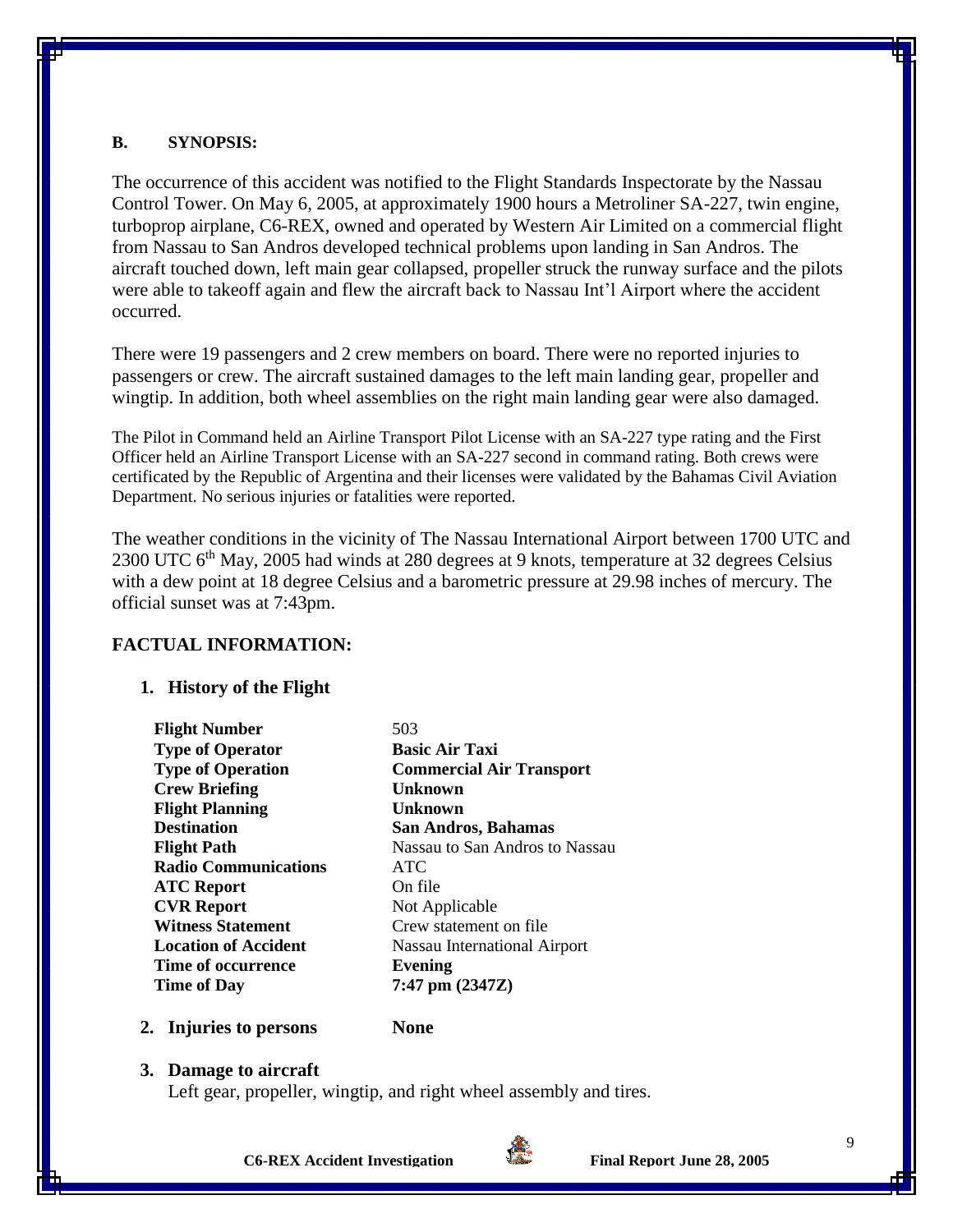**1.4 Other Damage -** No other damage other than listed above were reported.

# **1.5 PERSONNEL INFORMATION**

## **1.5.1 The Captain**

The captain aged 33 years old held an Airline Transport Pilot License with an SA-227 type rating. The captain was certificated by the Republic of Argentina and his license was validated by the Bahamas Civil Aviation Department.

The captain's most recent first class medical was issued February 16, 2005 with no limitations. His most recent proficiency check was satisfactorily completed on February 14, 2005. Pilot had accumulated a total of 7,479 hours up to the time his resume was last updated.

The total hours flown in the period 90 days, 7 days and 24 hours preceding the accident was not able to be determined as records submitted did not contain flight and duty sheet for the month of May.

# **1.5.2 First Officer**

The first officer aged 42 year old held an Airline Transport Pilot License with an SA-227 second in command designation on his ATP license. The captain was certificated by the Republic of Argentina and his license was validated by the Bahamas Civil Aviation Department.

The first officer's most recent first class medical was issued May 3, 2005 with no limitations. His most recent proficiency check was satisfactorily completed on December 14, 2004. Pilot had accumulated a total of 2,201 hours up to the time his resume was last updated.

The total hours flown in the period 90 days, 7 days and 24 hours preceding the accident was not able to be determined as records submitted did not contain flight and duty sheet for the month of May.

# **1.6 AIRCRAFT INFORMATION – GENERAL**

The Fairchild Aircraft SA227 is a low wing, twin engine, propeller-driven, pressurized airplane. The accident airplane, serial number 649 was manufactured in 1986. It was registered in the Bahamas as C6-REX. It was registered to Western Air Limited, Mastic Point Andros, Bahamas.

The aircraft had a recent Certificate of Registration June 25, 2003. It's most recent Certificate of Airworthiness was issued on June 24, 2004.

Up to the time of the accident the aircraft had flown a total of 31,217.5 hours since manufacture. It had flown a total of 22.2 hours since last periodic inspection (Phase 4). The aircraft was maintained under the provisions of BASR 2001.

10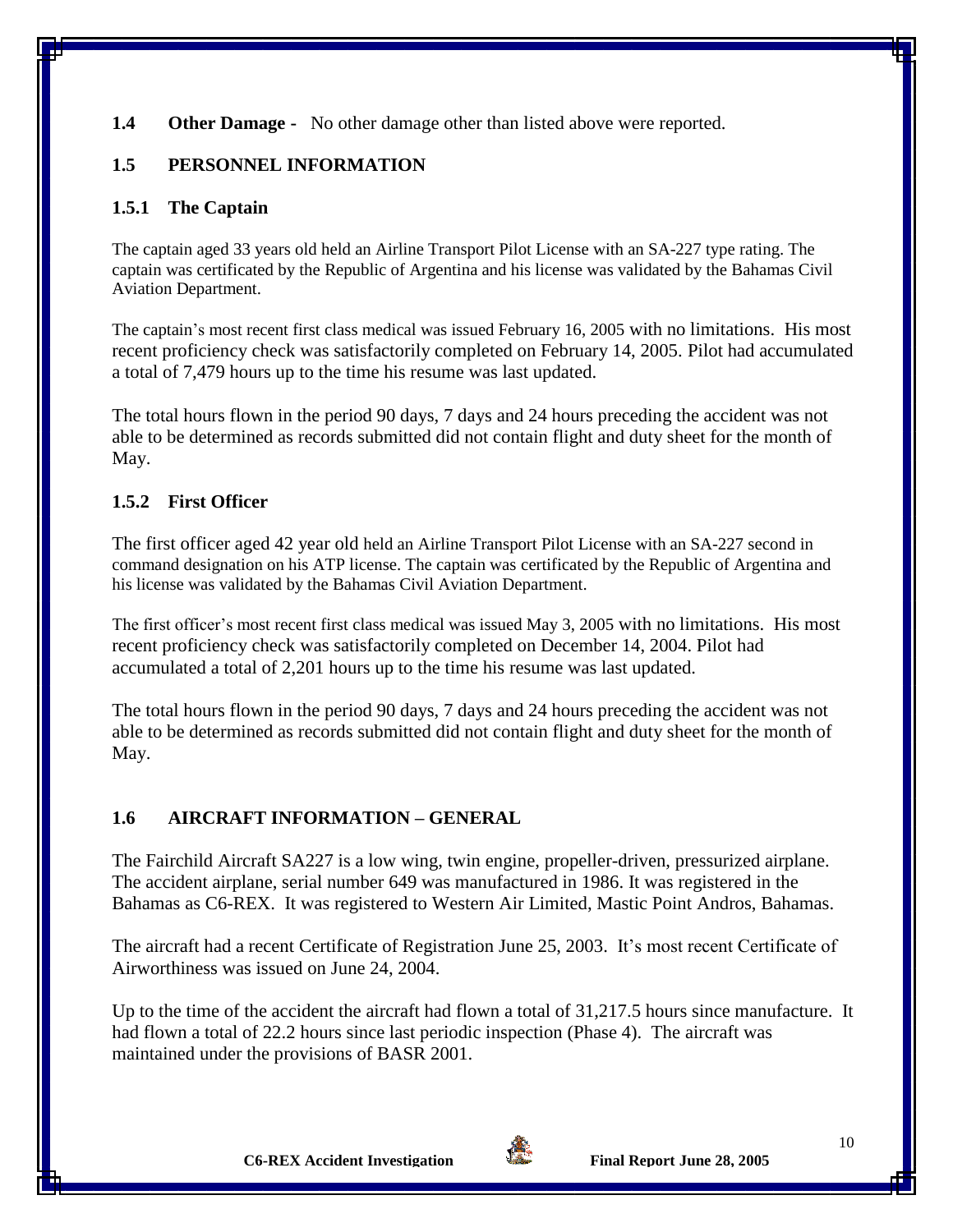The accident airplane was configured with a captain's seat, a first officer's seat, 16 single passenger seats and a triple passenger seat in the rear of the airplane (for a total of 19 passenger seats in 9 rows. The airplane had a main entry door on the left forward side of the fuselage and three emergency exits, two of which were on the right side of the cabin (at rows 5 and 6) and one of which was on the left side of the cabin (at row 5). The airplane also had a cargo door on the left side of the fuselage. The cargo storage area began at the partition immediately aft of the triple passenger seat and extended almost to the aft pressure bulkhead.

The aircraft engines were Garrett TPE 331-11V-612G. The left engine Serial Number P-44610 had an overhaul period of 7,000. Time since overhaul or last inspection unknown

The right engine Serial Number P-44323C had an overhaul period of 7,000. Time since overhaul or last inspection unknown.

The propellers were Dowty Rotol Propellers. Serial Number (C) R321/4-82-F/8 was fitted to the left engine. Total flight hours since overhaul and since last inspection unknown. The Propellers had an overhaul period of 5,000 hours

Serial Number 4846/87 was fitted to the right engine. Total flight hours since overhaul and since last inspection unknown. The Propellers had an overhaul period of 5,000 hours.

The accident aircraft was not equipped with an auto pilot.

## **1.7 Meteorological information**

The weather conditions in the vicinity of The Nassau International Airport between 1700 UTC and 2300 UTC 6<sup>th</sup> May, 2005 had winds at 280 degrees at 9 knots, temperature at 32 degrees Celsius with a dew point at 18 degree Celsius and a barometric pressure at 29.98 inches of mercury. The official sunset was at 7:43pm.

#### **1.8 Aids to Navigation**

No problems with any navigational aids were reported.

#### **1.9 Communications**

Communications were established with the Nassau Air Traffic Radar Control and subsequently the Nassau Control Tower.

A copy of ATC transcript on file at Flight Standards Inspectorate.

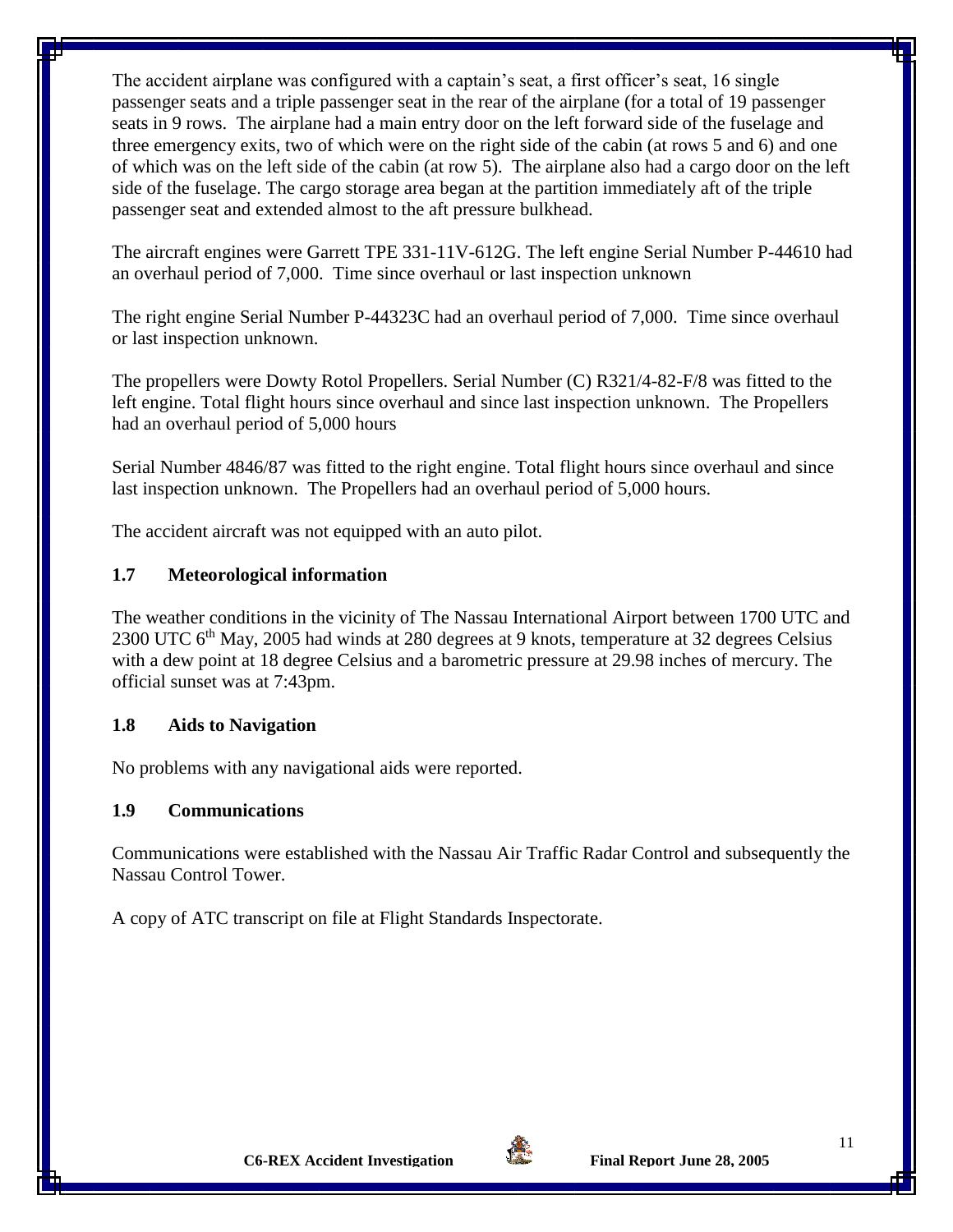#### **1.10 AIRCRAFT LOAD**

- **1. Operational empty weight of the aircraft listed as 9,500 pounds. Actual recalculated weight which included crew, totaled 9,655 pounds.**
- **2. Manifested weight of bags was 467 pounds. Actual recalculation of weight arrived at a figure of 522 pounds.**
- **3. Number of bags manifested was 22 pieces. Actual recalculation of listed bags totaled 25 pieces.**
- **4. Total manifested passenger weight shown as 2840 pounds. Recalculated listed passenger weight totaled 3000 pounds.**
- **5. Passenger weight on manifest was for 18 persons. However, there was a 19th passenger whose weight was not listed.**
- **6. Total weight manifest at 14,207 pounds. Recalculated weight arrived at a figure of 14,522 pounds which did not include the 19th passenger plus the three (3) extra bags.**
- **7. The aircraft maximum takeoff weight was exceeded by 22 pounds plus the weight of three (3) bags and a 19th passenger, the total weight of which was not listed. The total overweight was thus brought to a higher figure.**

Above information based on passenger manifest provided to FSI.

### **1.11 Cockpit Voice Recorder**

Aircraft is fitted with CVR however; recording was not obtained as part of the investigation.

#### **1.12 Wreckage and Impact information**

The aircraft came to rest upright. The underside of the left wingtip, the left propeller, the bottom of the left aft engine nacelle, and the left main gear, bore the main impact of the collapse. The right main gear tires also sustain damage. The fuselage remained intact. The cockpit and empennage were intact. The horizontal stabilizer and elevators had no visible impact or post impact damage. The vertical fin and rudder had no visible impact or post impact damage. There was no post impact fire.

Both wings were still attached to the fuselage. Damage was confined to the left side of the aircraft described above. Both ailerons were attached and received no impact or post impact damage. Position of the flaps could not be determined, however, the left flap did sustain minor damages.

Both engines were intact in the nacelles. Damage to the left engine could not be determined without more detailed inspection and analysis. The left propeller was extensively damaged from the impact. The right propeller did not appear to have sustained any impact damage.

Left and Right engine throttle levers were found in the "Idle / Cut Off" range. Left and Right propeller control lever were found forward of the feathered range. Both stop and feather control were pulled. Trim selector was selected to the pilot side. There was no way of substantiating the position of the controls at the time of impact due to the actions of the first responders.

#### **1.13 Medical and Pathological Information**

No serious or fatal injuries occurred.

# **1.14 Fire**

No in-flight or post accident fire occurred

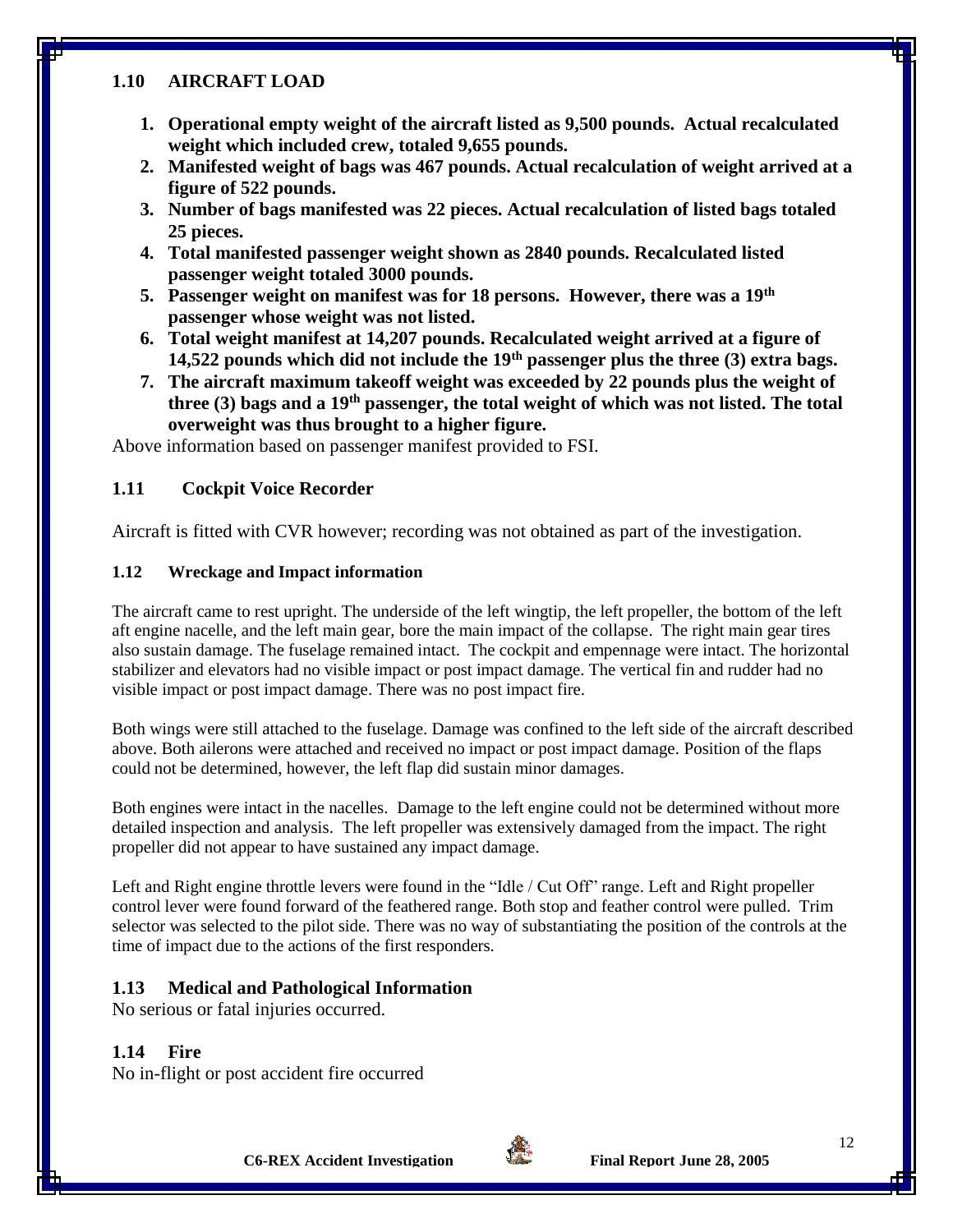# **1.15 Survival Aspects**

Not Applicable.

# **1.17 Organizational and Management Information**

Western Air Limited is a scheduled / on demand commuter basic air taxi operator based in Mastic Point, Andros Bahamas at the San Andros International Airport. Western Air Limited operates under the provision of the Bahamas Aviation Safety Regulations (BASR 2001).

At the time of the accident Western Air Limited operated 5 Fairchild Metro Liner SA-227 aircrafts including the accident aircraft.

Its maintenance was conducted under BASR 2001 and in accordance with guidance in its General Maintenance Manual and Maintenance Control and Procedures Manual. All mechanics employed or contracted for maintenance were required to be familiar with the policies and procedures in these manuals.

Western Air Limited maintenance was performed exclusively by its mechanic, the airline remained responsible for the airworthiness of its airplanes and all of the maintenance performed.

#### **1.18.1 Pilot statement**

Both pilots gave two individual reports to the Flight Standards Inspectorate. The first statements were given shortly after the occurrence. The second statements were required due to questions arising from the investigation. Both sets of statements are on file at the Flight Standards Inspectorate.

# **2.0 ANALYSIS:**

# **2.1 General**

- **1.** Operational empty weight of the aircraft listed as 9,500 pounds. Actual recalculated weight which included crew, totaled 9,655 pounds.
- **2.** Manifested weight of bags was 467 pounds. Actual recalculation of weight arrived at a figure of 522 pounds.
- **3.** Number of bags manifested was 22 pieces. Actual recalculation of listed bags totaled 25 pieces.
- **4.** Total manifested passenger weight shown as 2840 pounds. Recalculated listed passenger weight totaled 3000 pounds.
- **5.** Passenger weight on manifest was for 18 persons. However, there was a 19<sup>th</sup> passenger whose weight was not listed.
- **6.** Total weight manifest at 14,207 pounds. Recalculated weight arrived at a figure of 14,522 pounds which did not include the  $19<sup>th</sup>$  passenger plus the three (3) extra bags.
- **7.** The aircraft maximum takeoff weight was exceeded by 22 pounds plus the weight of three (3) bags and a  $19<sup>th</sup>$  passenger, the total weight of which was not listed. The total overweight was thus brought to a higher figure.
- **8.** The captain and the first officer were properly certificated and qualified.
- **9.** No evidence indicated any preexisting medical or behavioral conditions that might have adversely affected their performance during the accident flight.

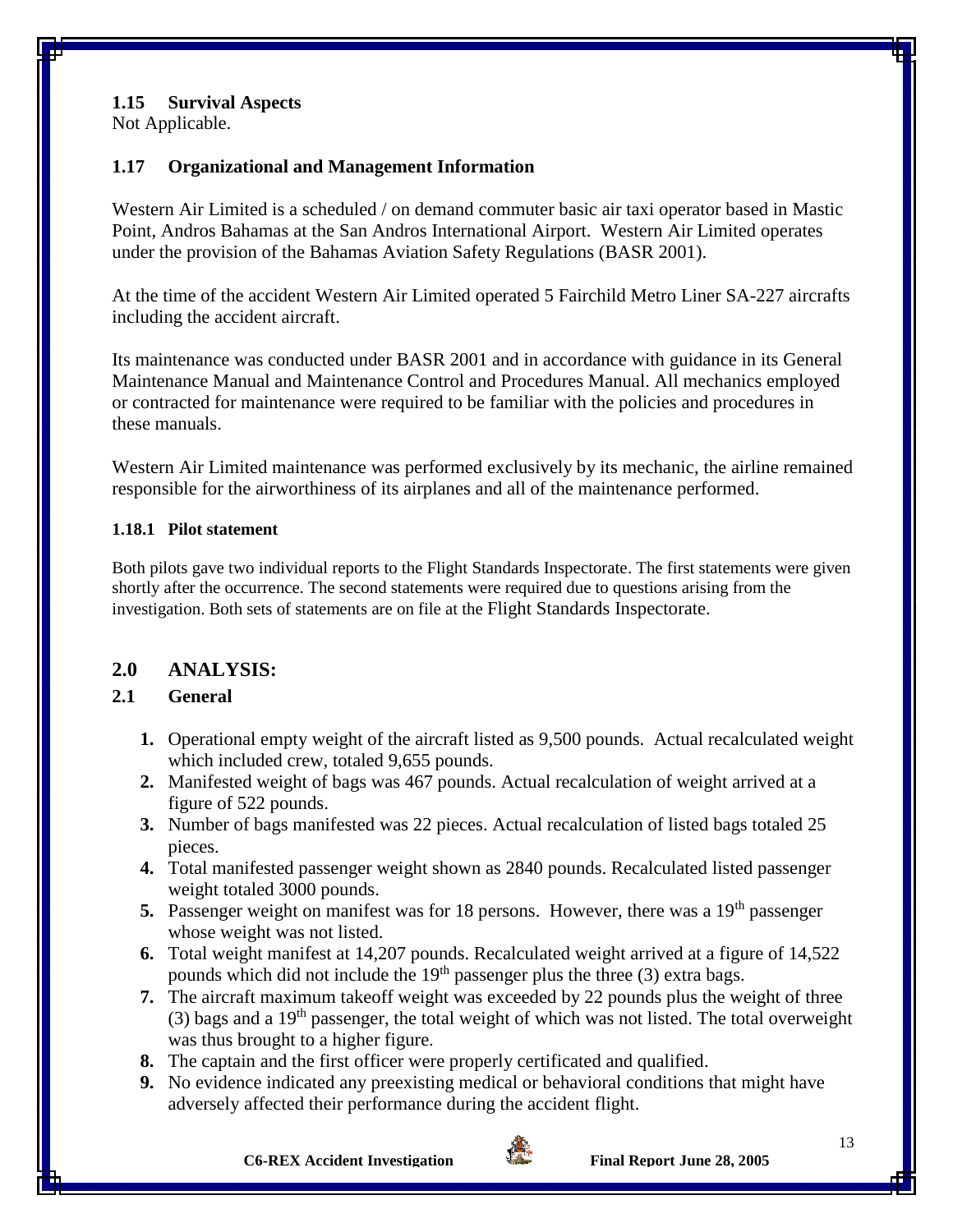- **10.** The flight crew duty records do not reflect fatigue as a contributing factor.
- **11.** The accident aircraft was properly certified and equipped in accordance with BASR 2001.
- **12.** No evidence indicated that the airplane was improperly maintained.
- **13.** Weather was not a factor in this accident.
- **14.** There were no factors involving air traffic services.
- **15.** Aircraft Navigational Instrumentation not a factor in the accident.

# **3.0 CONCLUSIONS**

## **3.1 Findings**

- **1.** The captain and the first officer were properly certificated and qualified. Both crew were certificated by the republic of Argentina and licenses were validated by the Bahamas Civil Aviation Department.
- **2.** No evidence indicated any preexisting medical or behavioral conditions that might have adversely affected their performance during this accident flight.
- **3.** The evaluations of flight crew records do not reflect fatigue as a contributing / determining factor of this accident.
- **4.** The accident aircraft was properly certified and equipped in accordance with BASR 2001. No evidence indicated that the airplane was improperly maintained.
- **5.** Weather was not a factor in this accident.
- **6.** Air traffic services not a factor in this accident.
- **7.** Aircraft Navigational Instrumentation not a factor in this accident.
- **8.** Left gear drag brace failure occurred at San Andros International Airport. This fact evident by the recovery of portions of the left landing gear drags brace at San Andros.
- **9.** Left Propeller strike runway at San Andros. This fact evident by the witness marks identified on the runway at San Andros.
- **10.** All control surfaces were accounted for, and all damage to the aircraft was attributable to the impact forces.
- **11.** The aircraft was equipped with a Cockpit voice recorder. However a transcript was not taken of the period preceding the accident.
- **12.** The Crewmembers did not follow procedures as required by BASR 2001 Schedule 10.430(c) [Mass and Balance computation] and Aircraft Flight Manual or Rotorcraft Flight Manual.
- **13.** Analysis of the Mass and Balance computations confirmed that the aircraft:
	- **a.** Maximum structural takeoff weight of 14,500 pounds was exceeded.



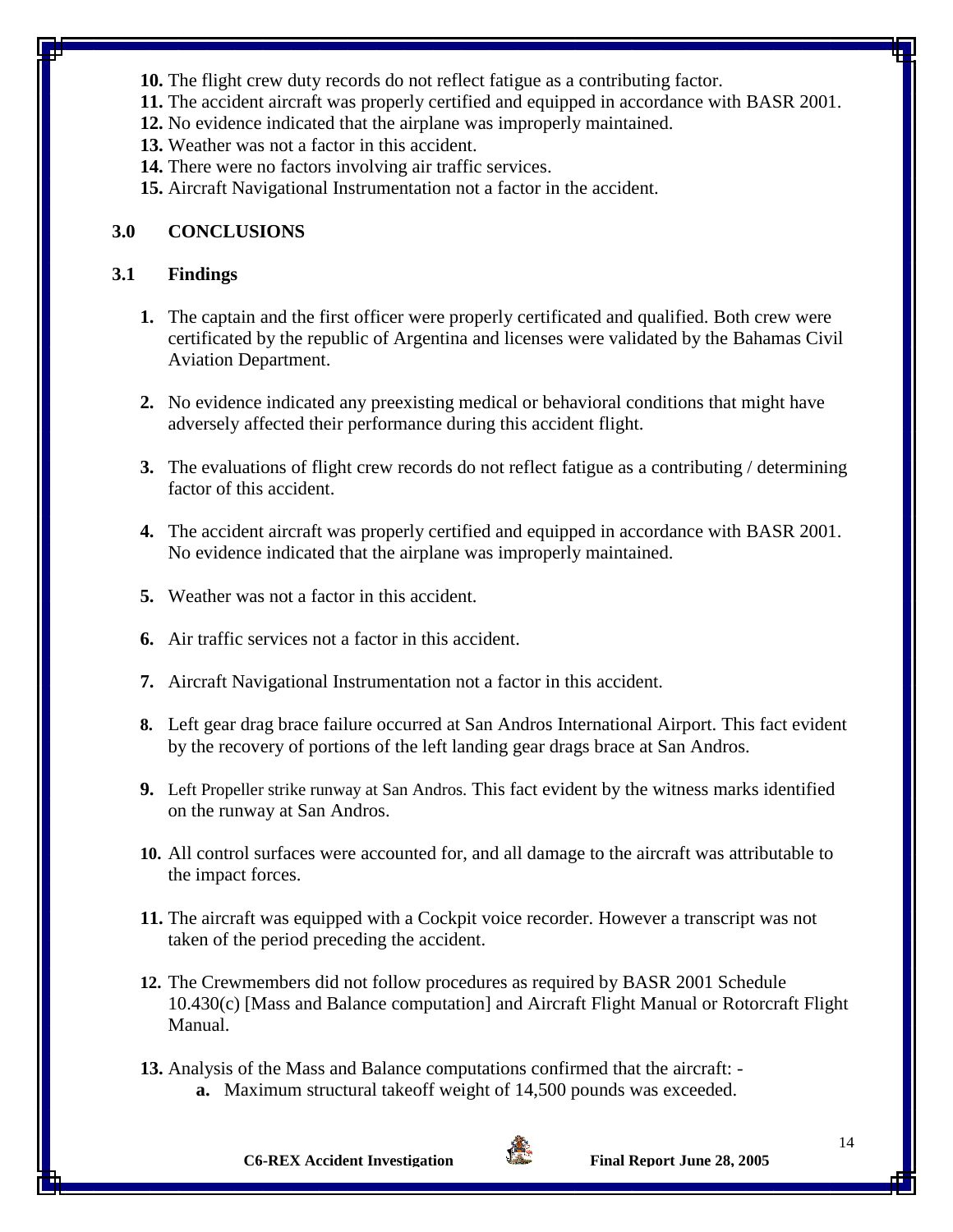- **b.** Maximum structural landing weight during landing in San Andros was exceeded.
- **c.** Calculated center of gravity was incorrect.

*See Exhibit ………FSI1*

**14.** Crewmembers calculation of mass and balance were based on figures provided by passenger handling agent.

### **3.2 Probable Cause**

The Authorities determined the probable cause of this accident as;

### **Failure of the left main drag brace.**

Federal Aviation Administration Airworthiness Directive AD 2000-17-11 and Fairchild Service Bulletin 227-32-043 states the following: -

*"This amendment adopts a new airworthiness directive (AD) that applies to certain Fairchild Aircraft, Inc. (Fairchild) SA226 and SA227 series airplanes equipped with certain Ozone Industries, Inc., main landing gear (MLG) assemblies. This AD requires you to repetitively inspect the MLG drag brace assembly (consists of both brace and links) for cracks, and requires you to replace or rework any cracked MLG drag brace assembly. This AD is the result of several reports of cracks in the MLG drag brace assemblies on the affected airplanes. The actions specified by this AD are intended to detect and correct cracks in MLG drag brace assembly. Continued airplane operation with such cracks could lead to MLG failure and result in loss of control of the airplane during takeoff or landing operations."*

# **Additional Findings supplied by Western Air Maintenance Section: -**

"1.10.1 After the landing gear failure Western Air Ltd inspected the landing gear on its fleet of two remaining Metro aircrafts (14500 lb MTOW — 16,000 lb MTOW has reinforced and modified drag braces ) and checked the lower drag braces using dye penetrant for cracks. The crack checking was performed around the recesses machined to accommodate grease fittings. All the 2 other Metro III aircraft were found to have cracks in the lower drag brace machined recess area as per following detail:

#### **C6-SAR**

LH Lwr drag link outboard: Cracks around grease fitting area - strut side - beyond limit LH Lwr drag link inboard: Cracks around grease fitting area - strut side - beyond limit RH Lwr drag link outboard: Cracks around grease fitting area - strut side - within limit - reworked - RH Lwr drag link inboard: No cracks found

#### **C6-KER**

LH Lwr drag link outboard: Cracks around grease fitting area - strut side - beyond limit LH Lwr drag link inboard: Cracks around grease fitting area - strut side - within limit - condemned part because they are matched sets -

RH Lwr. drag link outboard: No cracks found.

RH Lwr. drag link inboard: No cracks found.